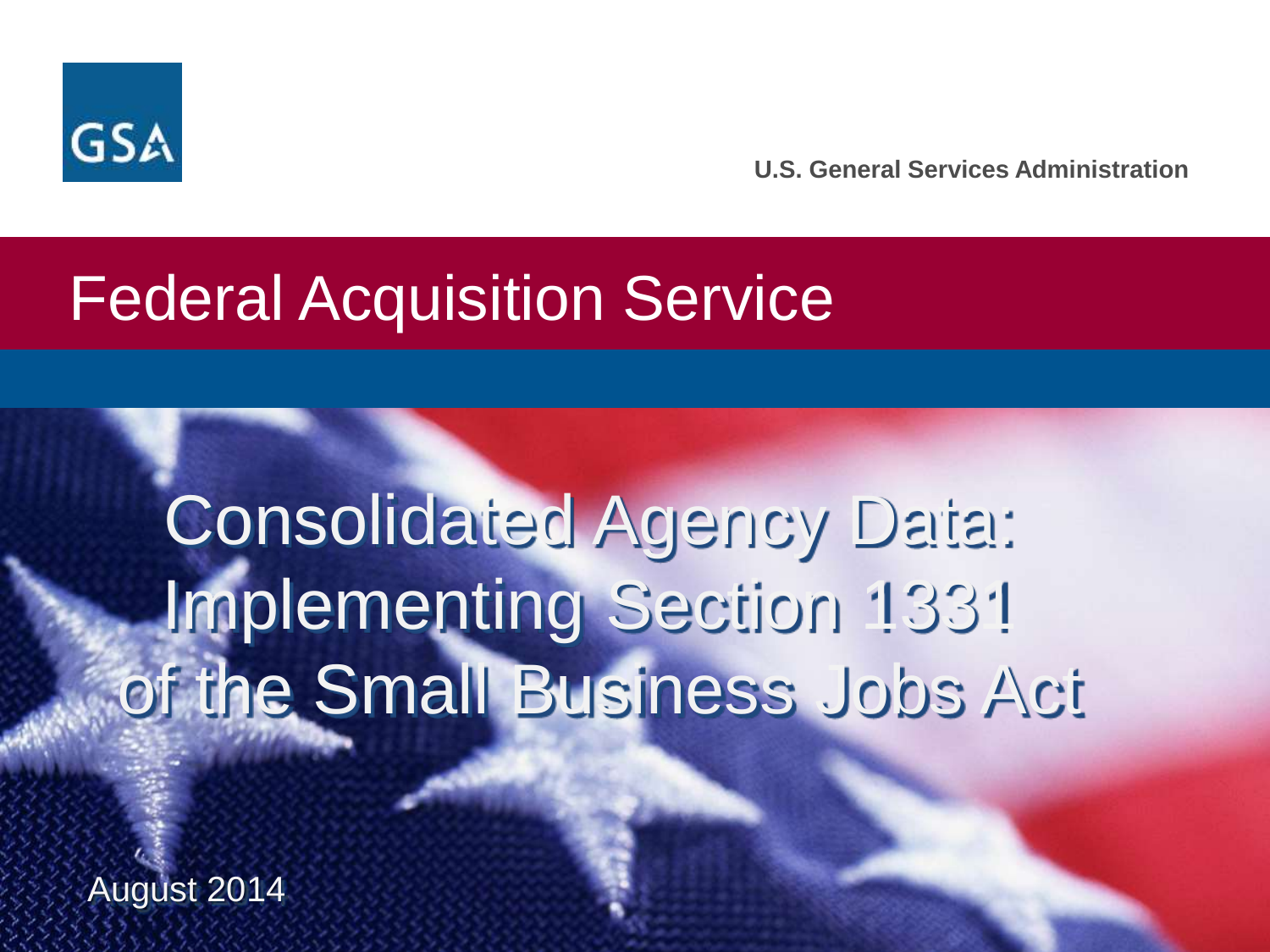# August 2014 Small Business Set-Aside Results

- MONTHLY SNAPSHOT
	- 3,244 eBuy small business set-asides (26.4%) were created from 12,287 RFQs
	- This represents a 2.1% decrease from the prior month's percentage of 28.5%

- CUMULATIVE SNAPSHOT
	- Between April 2012 and August 2014, 40,906 eBuy small business set-asides (22.7%) were created from 180,564 RFQs
	- This represents a 0.3% increase from the prior month's cumulative total of 22.4%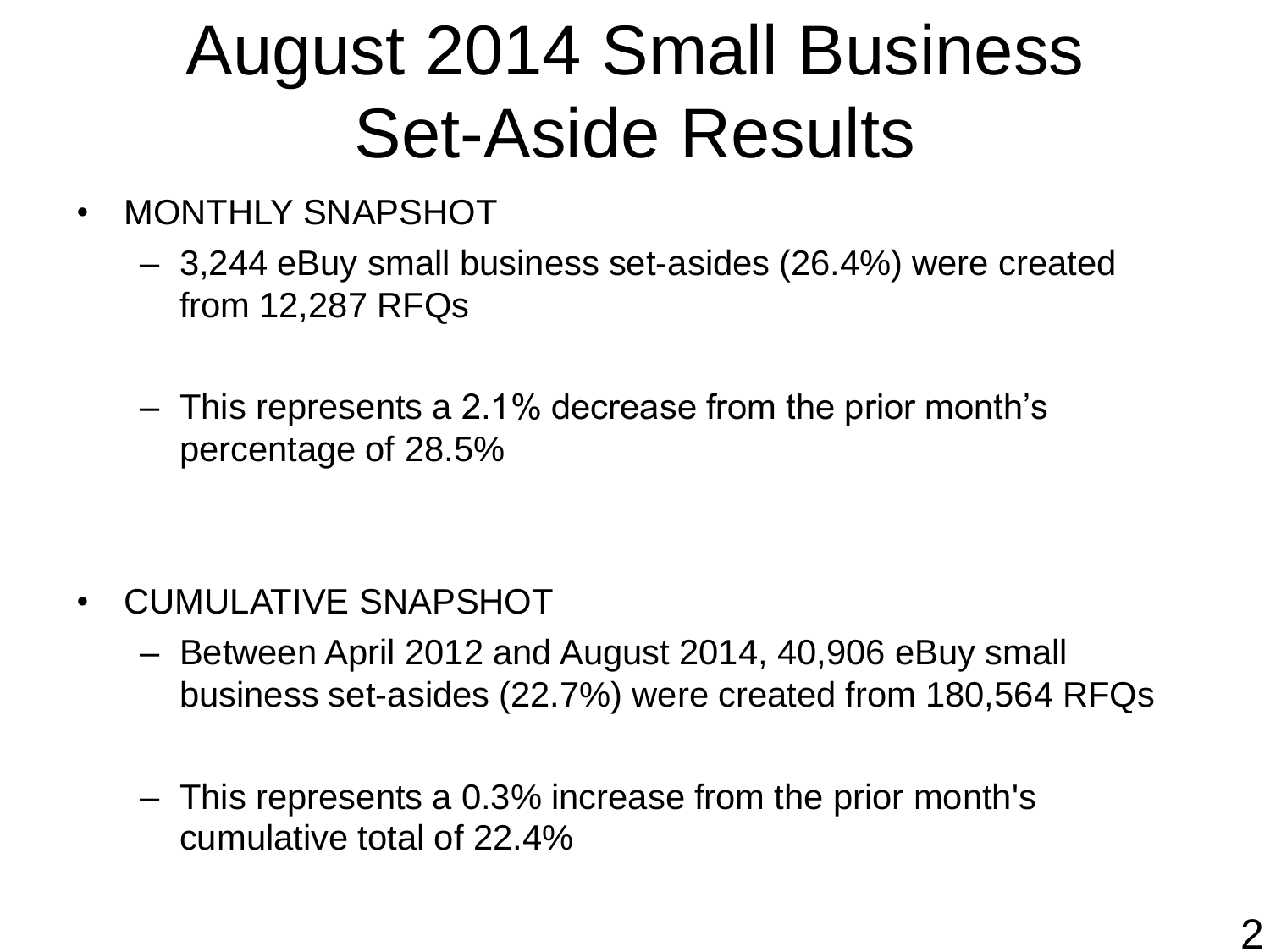#### **Number of Set-Aside RFQs in eBuy from April 1, 2012 - August 31, 2014**

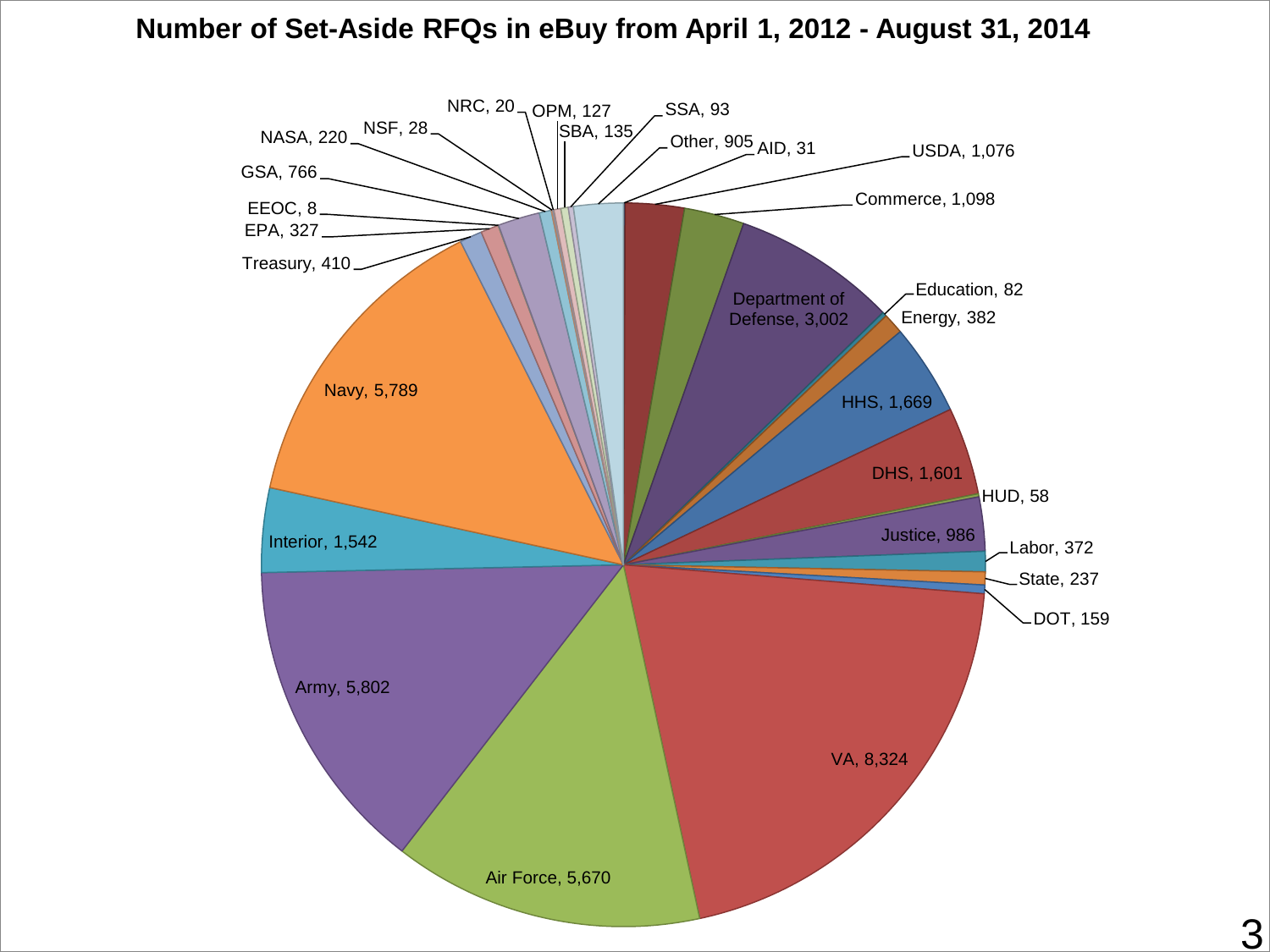

#### **Number of Set-Aside RFQs in eBuy from April 1, 2012 - August 31, 2014**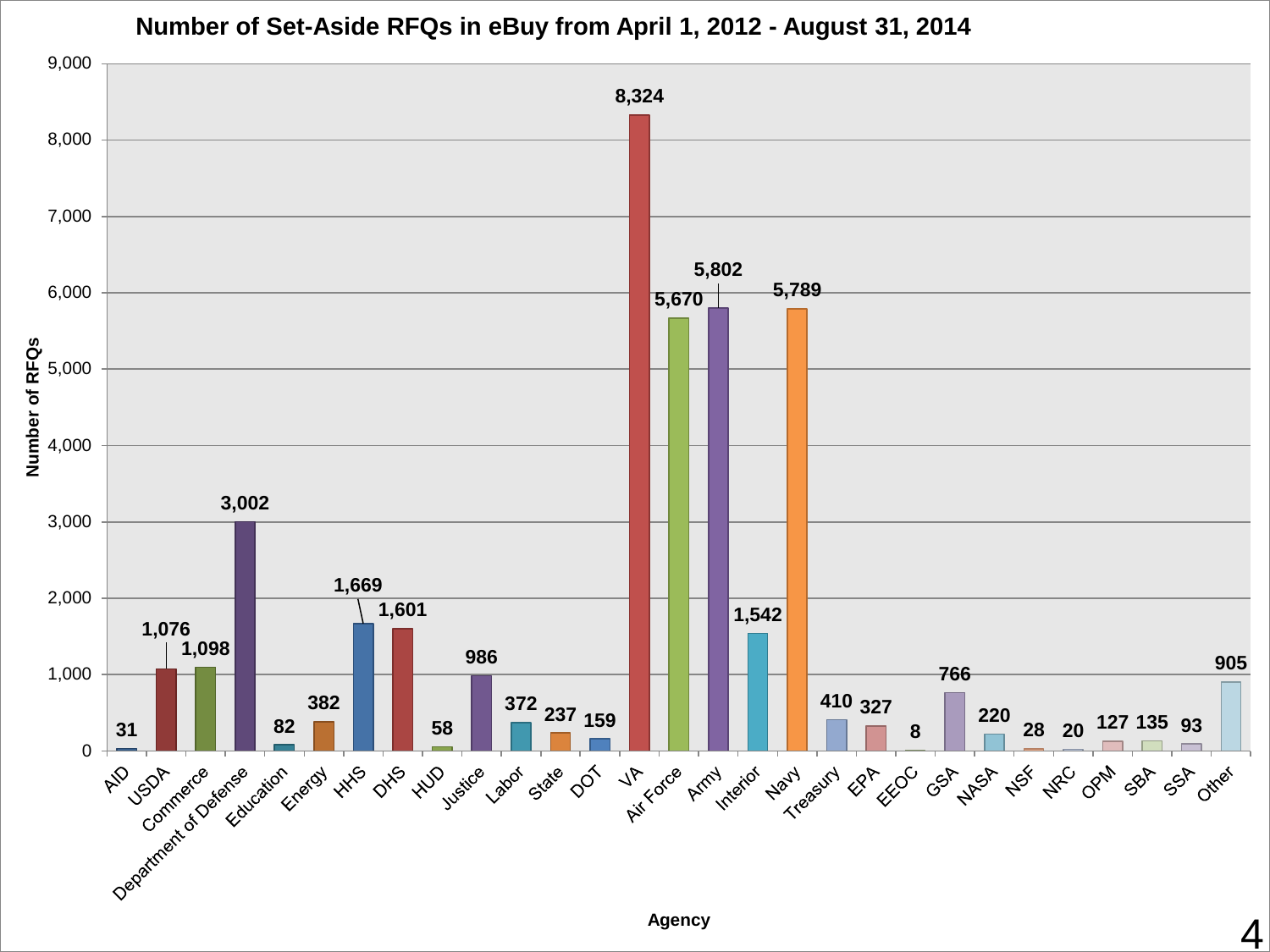#### **Number of Set-Aside RFQs in eBuy from April 1, 2012 - August 31, 2014 (Department of Defense Only)**

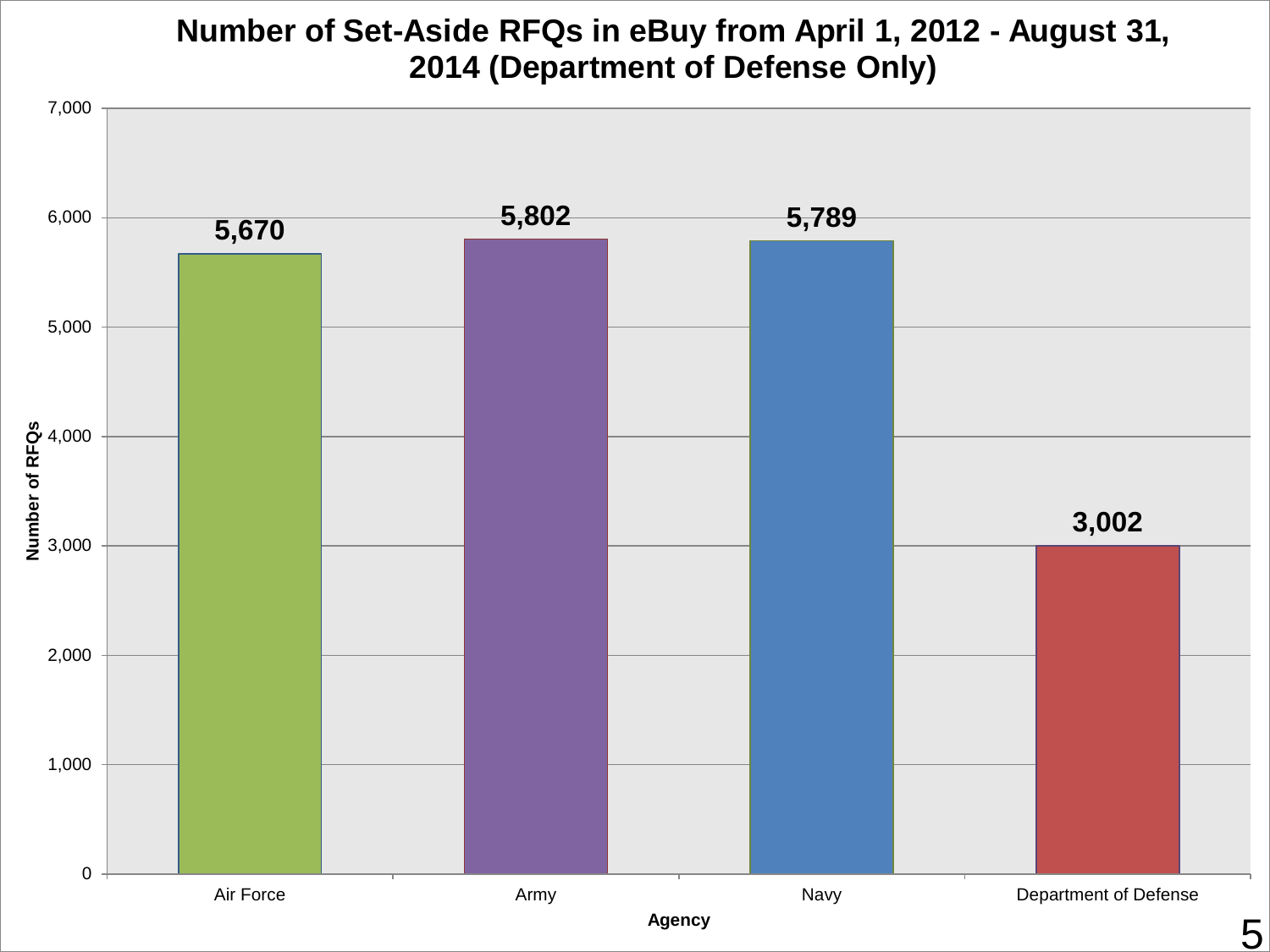#### **Number of Set-Aside RFQs in eBuy from April 1, 2012 - August 30, 2014 (Civilian Agencies Only)**



**Agency**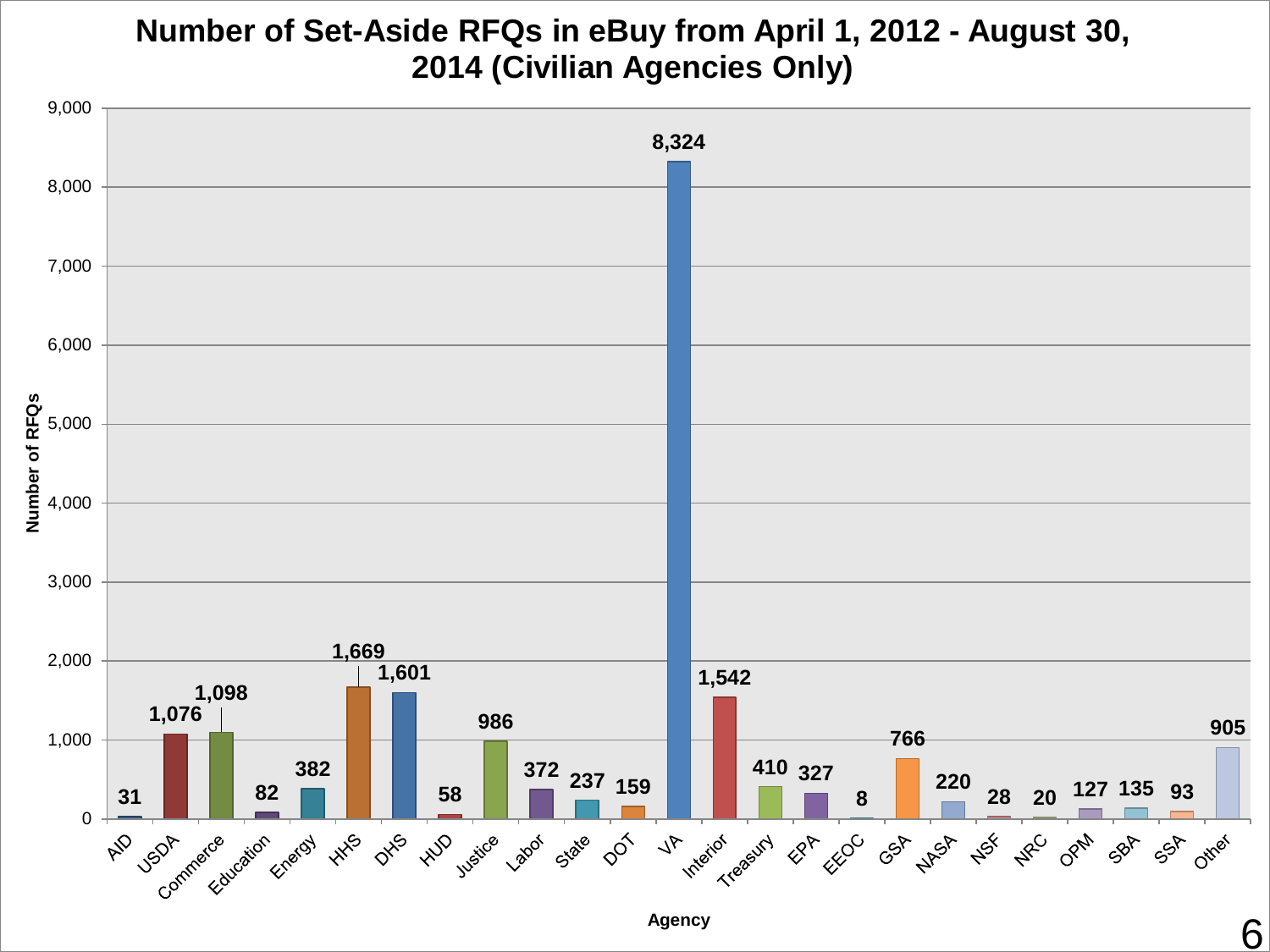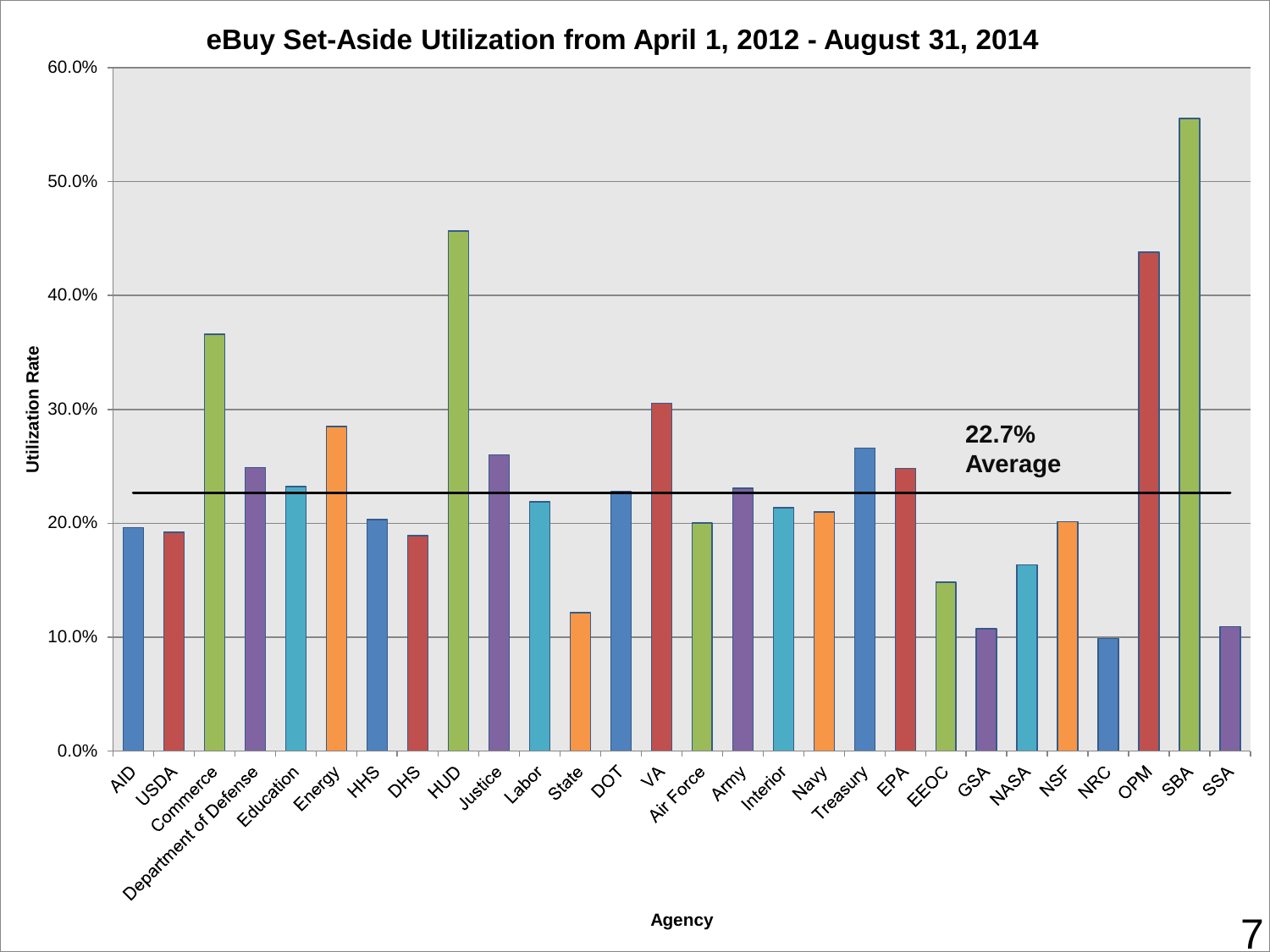#### **eBuy Set-Aside Utilization from April 1, 2012 - August 31, 2014 (Department of Defense Only)**

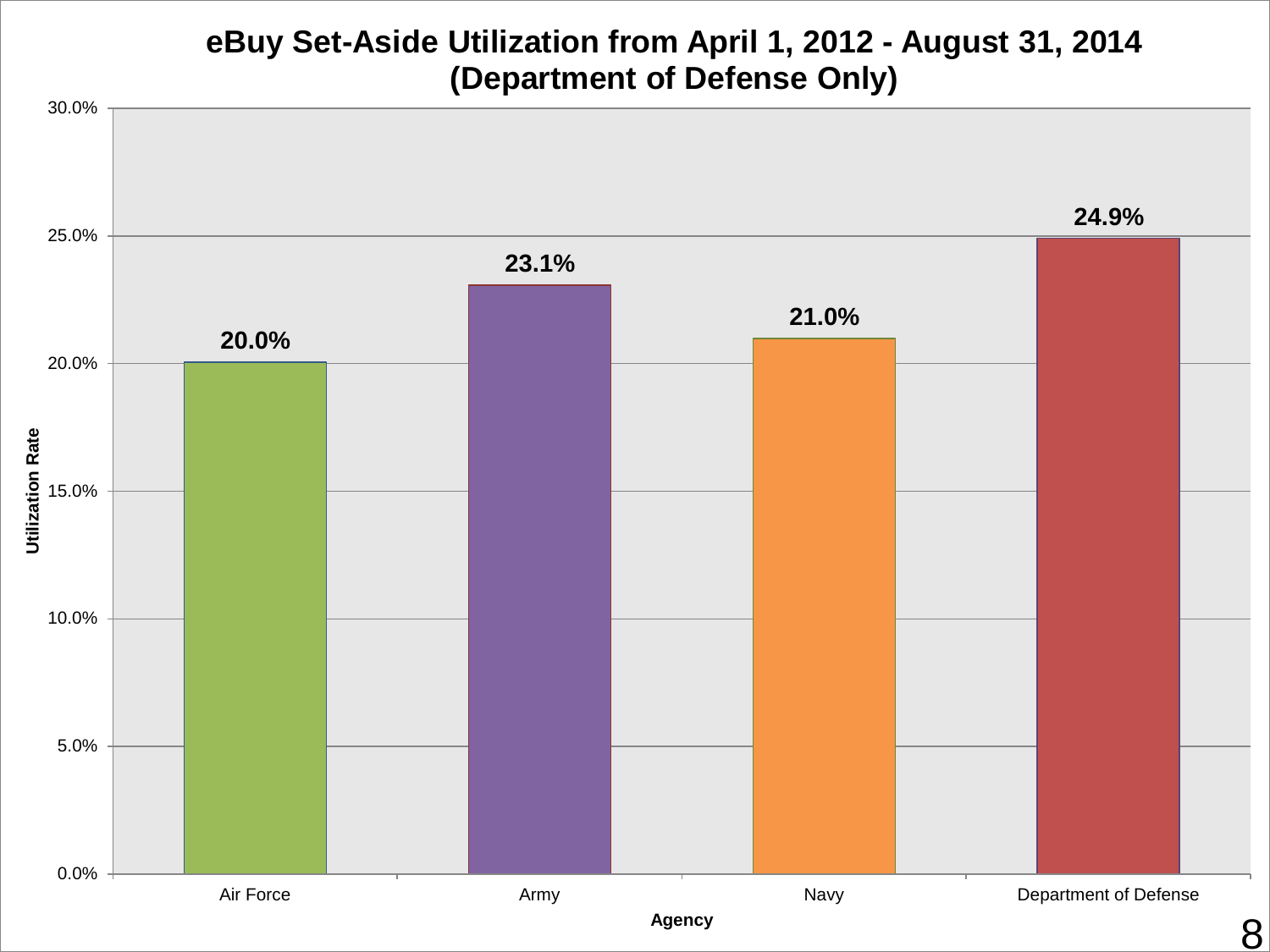#### **eBuy Set-Aside Utilization from April 1, 2012 - August 31, 2014 (Civilian Agencies Only)**



**Agency**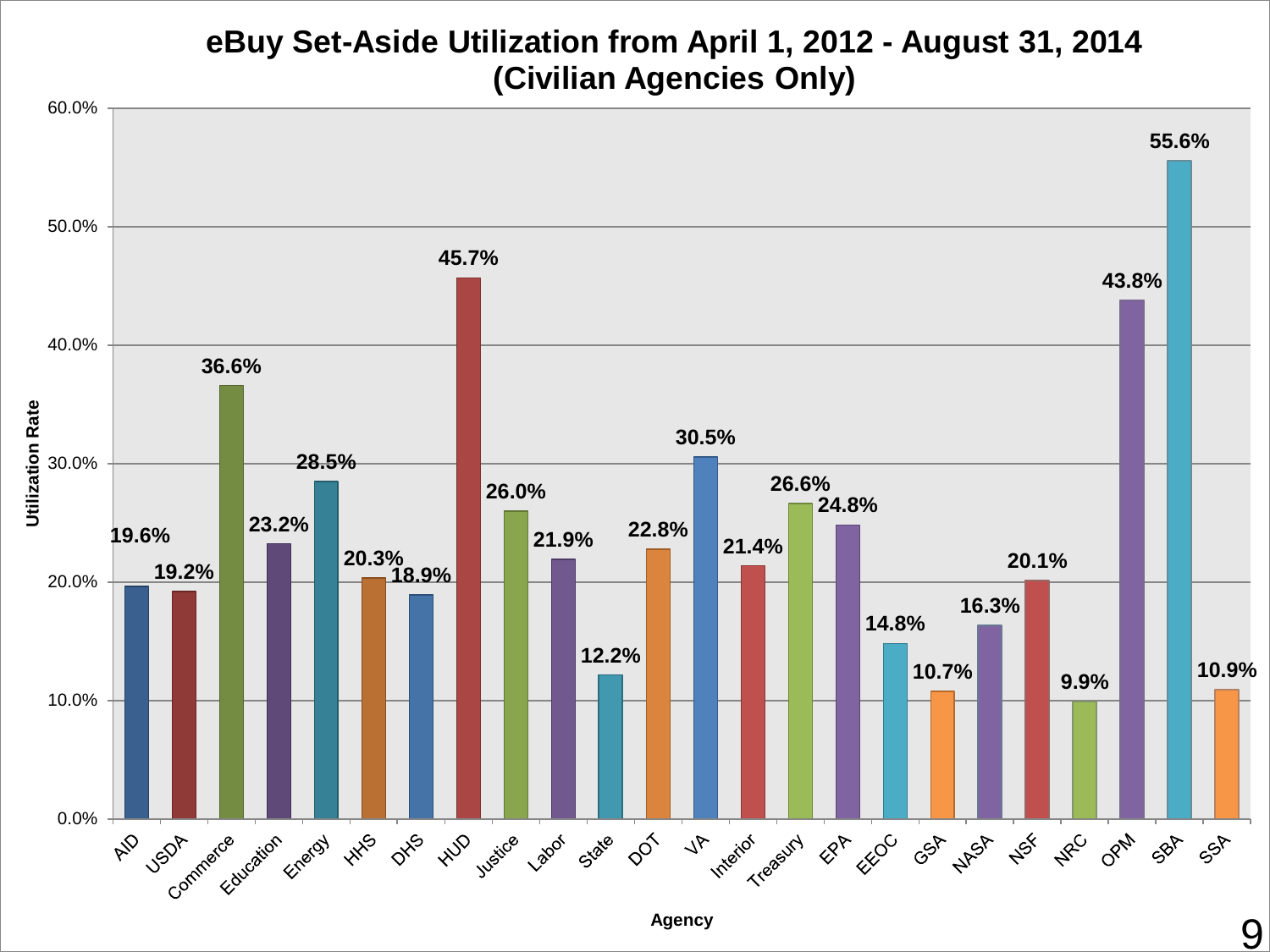**eBuy Small Business Set-Aside RFQs Created**

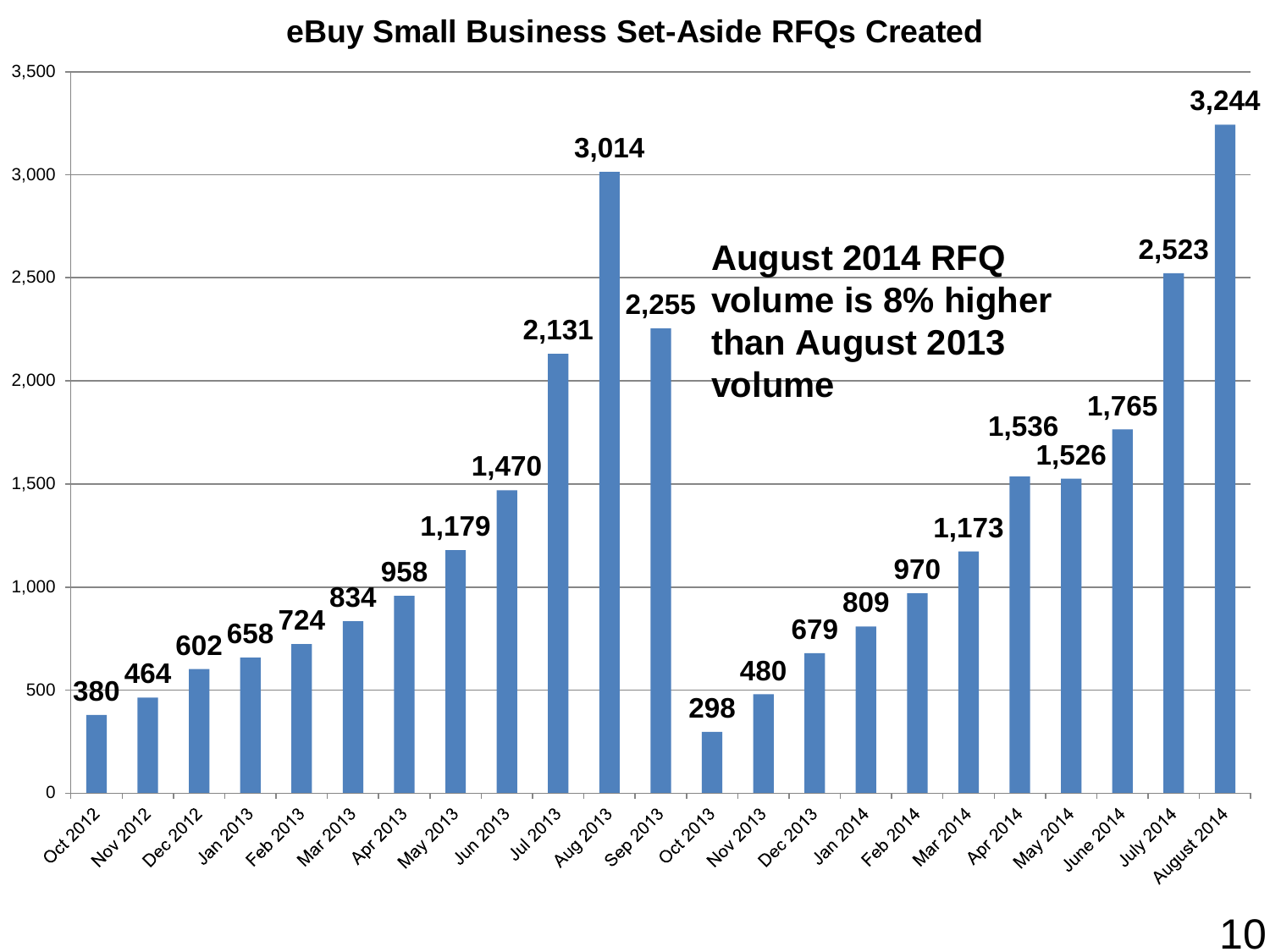#### **Top Agencies Driving Set-Asides for FY14 August**

These five agencies represent 67.0% of the Set-Aside volume for the month of August

| <b>Agency</b>                                                 | <b>August Set-Asides</b> |
|---------------------------------------------------------------|--------------------------|
| Department of Veterans Affairs                                | 707                      |
| Department of the Navy                                        | 484                      |
| Department of the Air Force                                   | 460                      |
| Department of the Army                                        | 354                      |
| Department of Defense (Office of the Secretary of<br>Defense) | 194                      |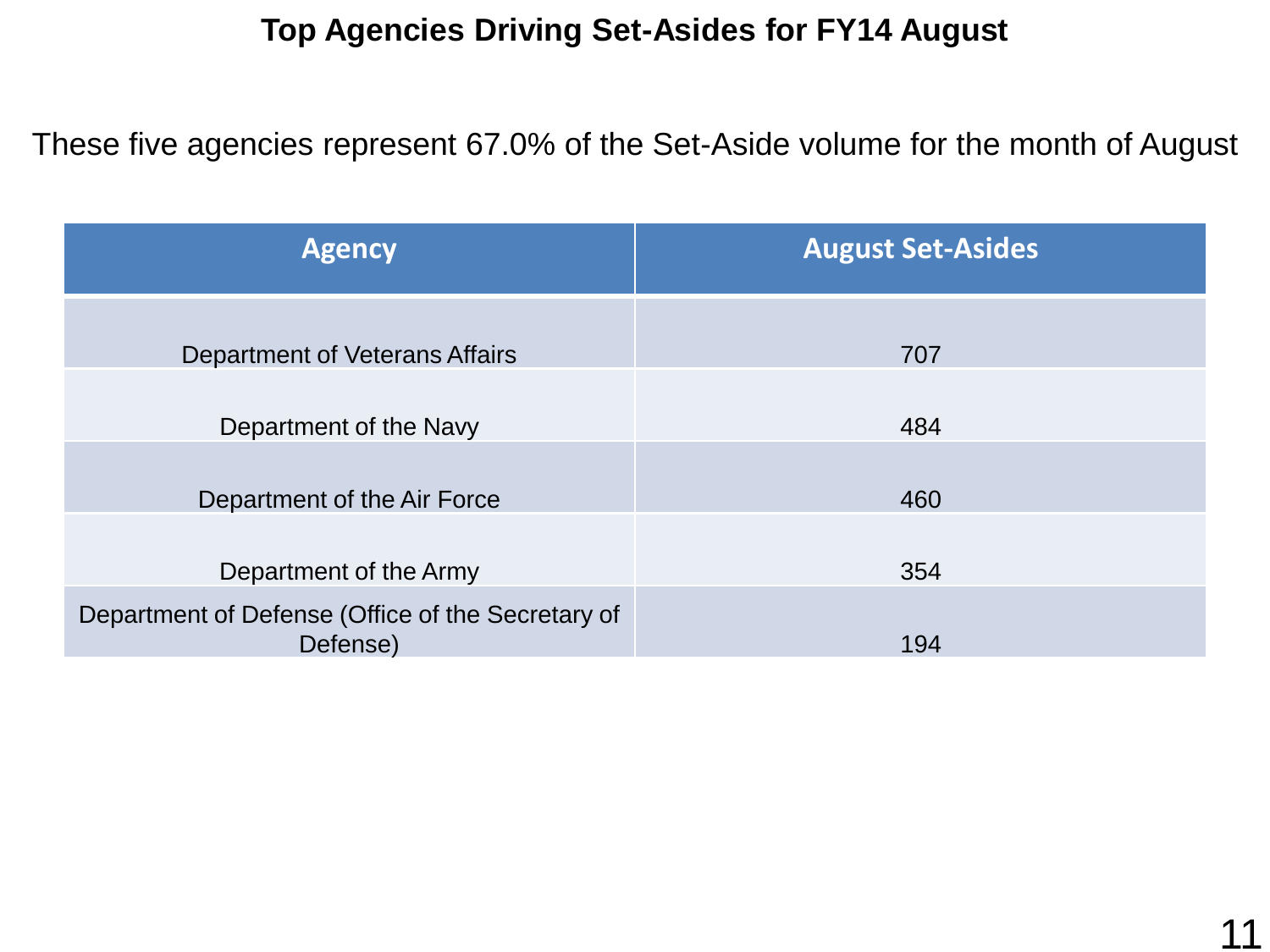#### **Number of eBuy Set-Aside RFQs by Socioeconomic Program**

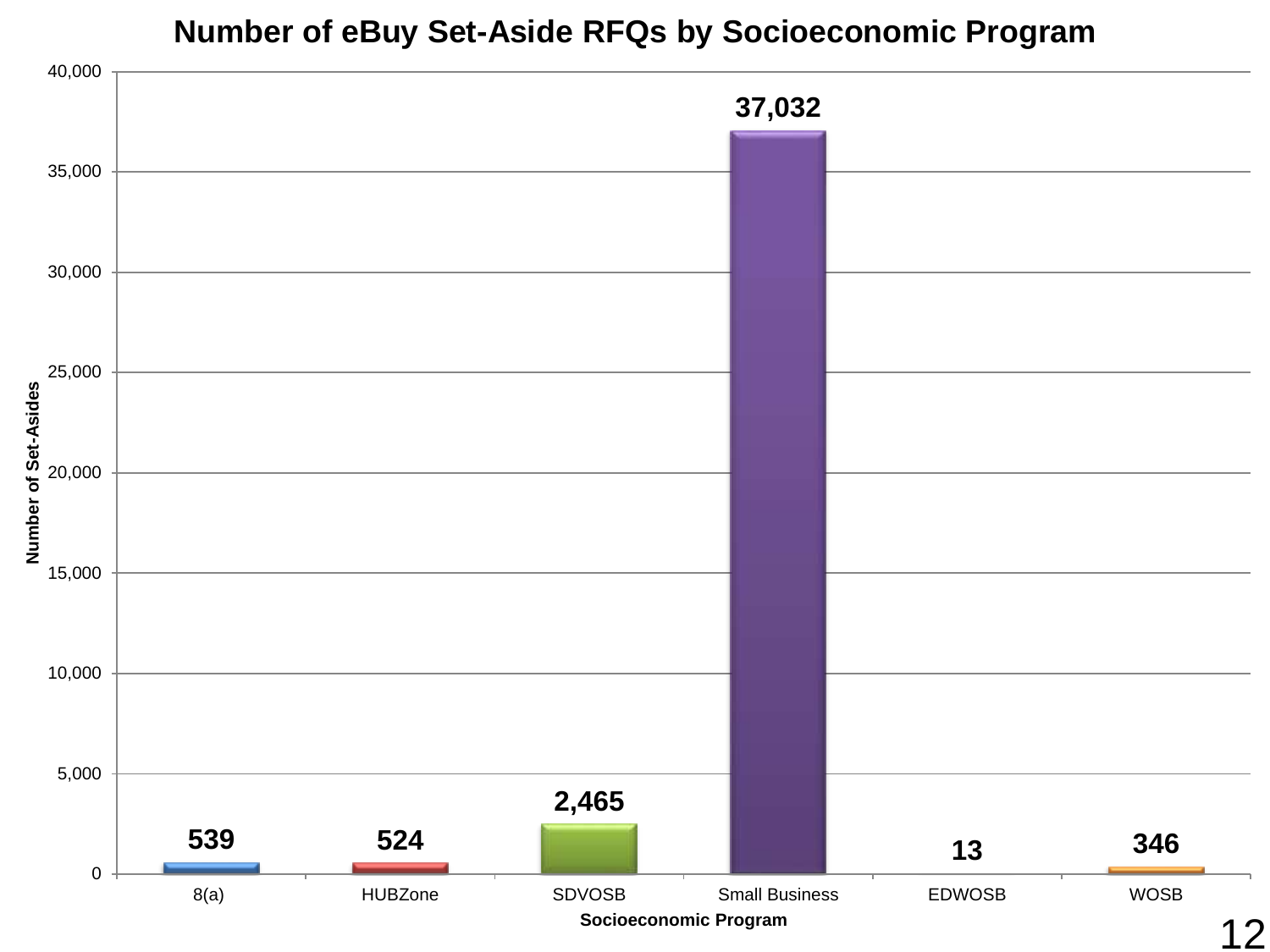## Set-Asides by Socioeconomic Program

| <b>Socioeconomic Program</b> | <b>Number of Set-Asides</b> |
|------------------------------|-----------------------------|
| <b>Small Business</b>        | 37032                       |
| <b>SDVOSB</b>                | 2465                        |
| 8(a)                         | 539                         |
| <b>HUBZone</b>               | 524                         |
| <b>WOSB</b>                  | 346                         |
| <b>EDWOSB</b>                | 13                          |
| <b>Total</b>                 | 40,919                      |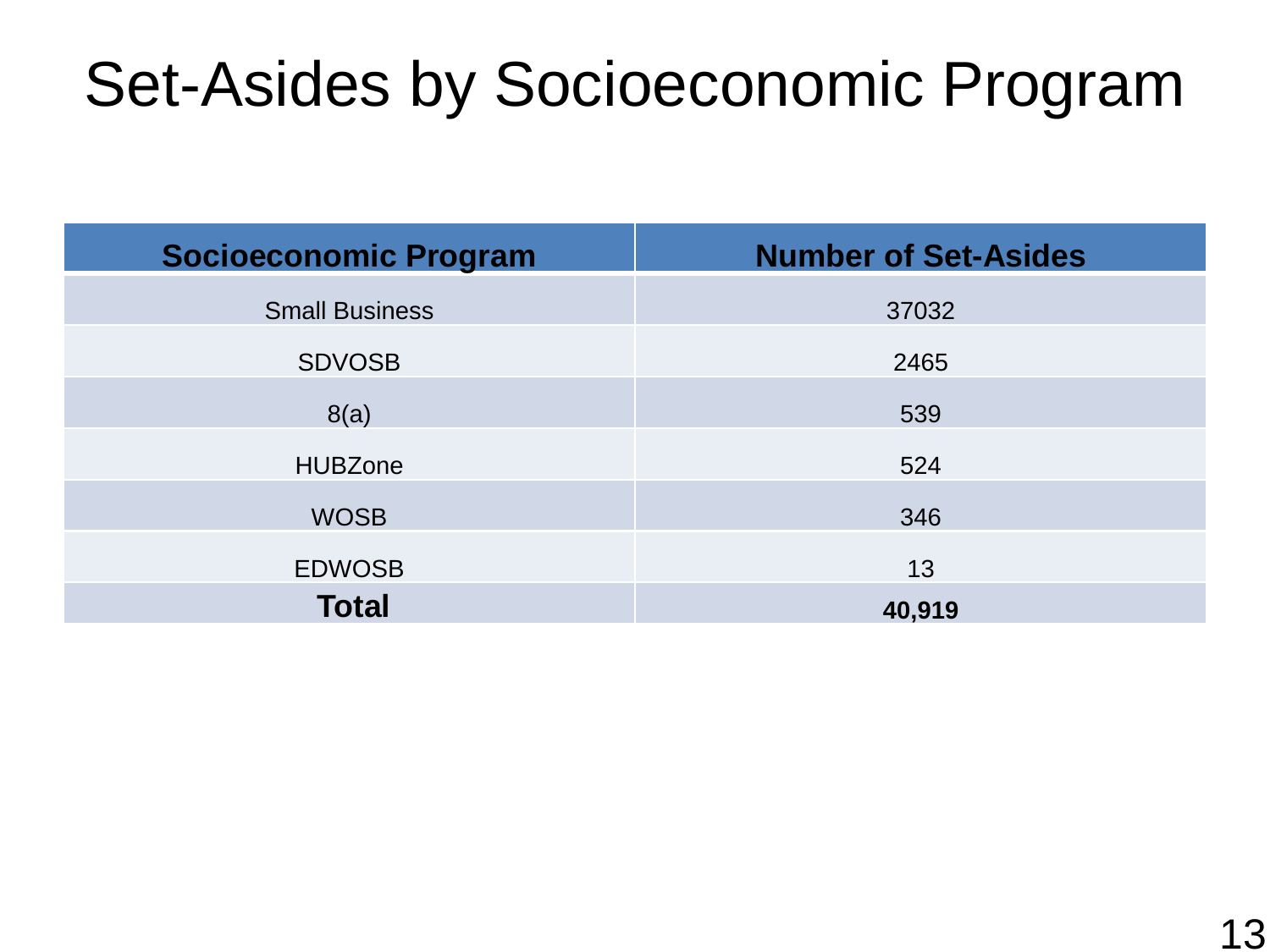#### **Demographics of eBuy Set-Aside RFQs from April 1, 2012 – August 31, 2014**

■DoD **■** Civilian

**eBuy Set-Aside RFQs by DoD and Civilian Agencies**

**Total Set-Asides = 40,919 DoD = 20,263 Civilian = 20,656**



**Top 5 Agencies Represent 81.6% of the Total Set-Aside RFQ Volume**

| <b>Top 5 Agencies</b> | <b>Volume</b> |
|-----------------------|---------------|
| DoD                   | 20,263        |
| <b>VA</b>             | 8,324         |
| <b>HHS</b>            | 1,669         |
| <b>DHS</b>            | 1,601         |
| Interior              | 1,542         |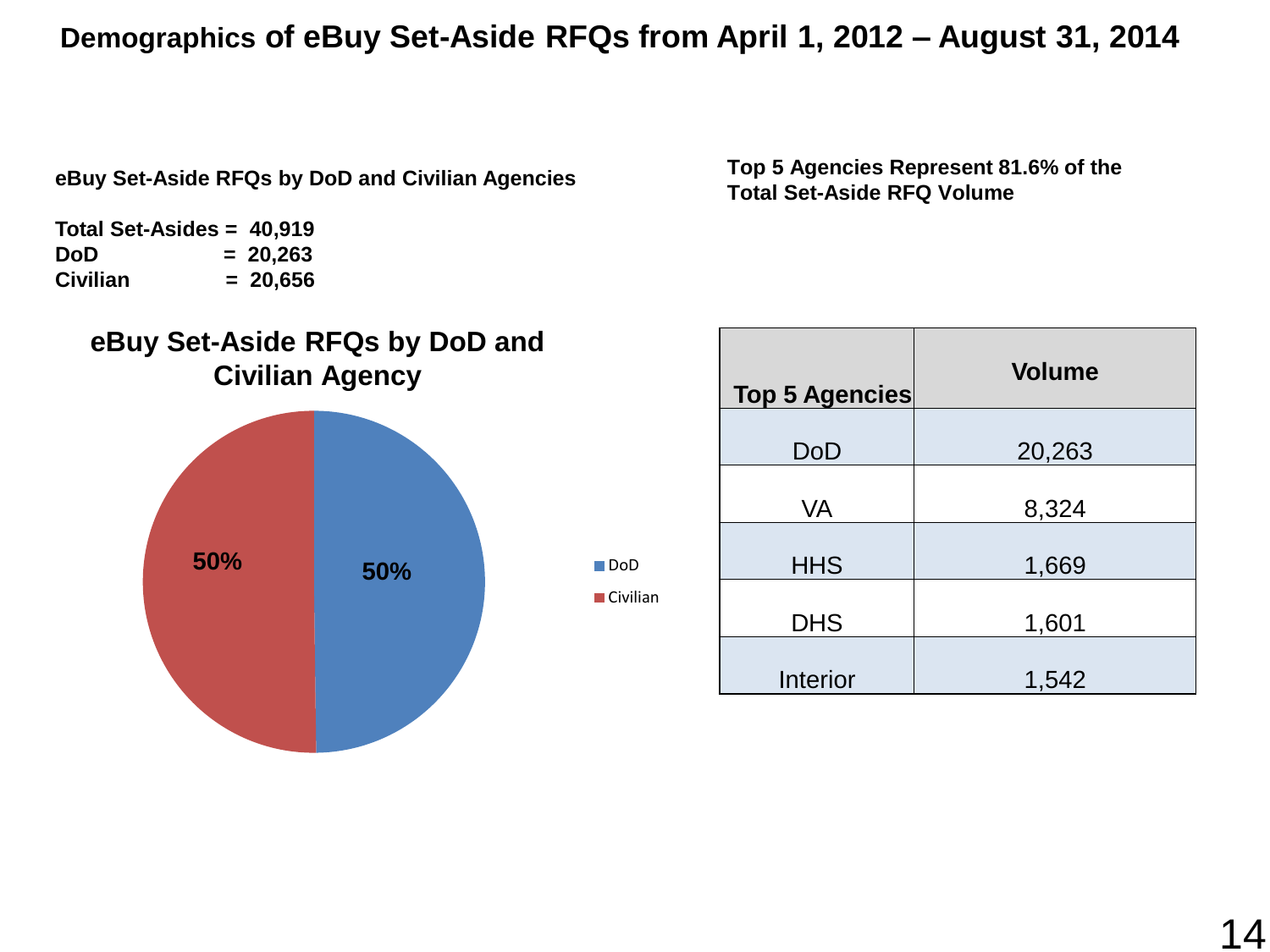

#### Federal Acquisition Service

### **Tools**

To encourage the workforce to increase usage of the 1331 set-aside tool:

### **≻ Guidance material**

- [www.gsa.gov/schedulesandsbgoals](http://www.gsa.gov/schedulesandsbgoals)
- Set-aside FAQs at <http://www.gsa.gov/portal/content/113371>
- [Blog articles at http://interact.gsa.gov/groups/multiple-award](http://interact.gsa.gov/groups/multiple-award-schedules)schedules
- Schedules news and training at<http://www.gsa.gov/masnews>